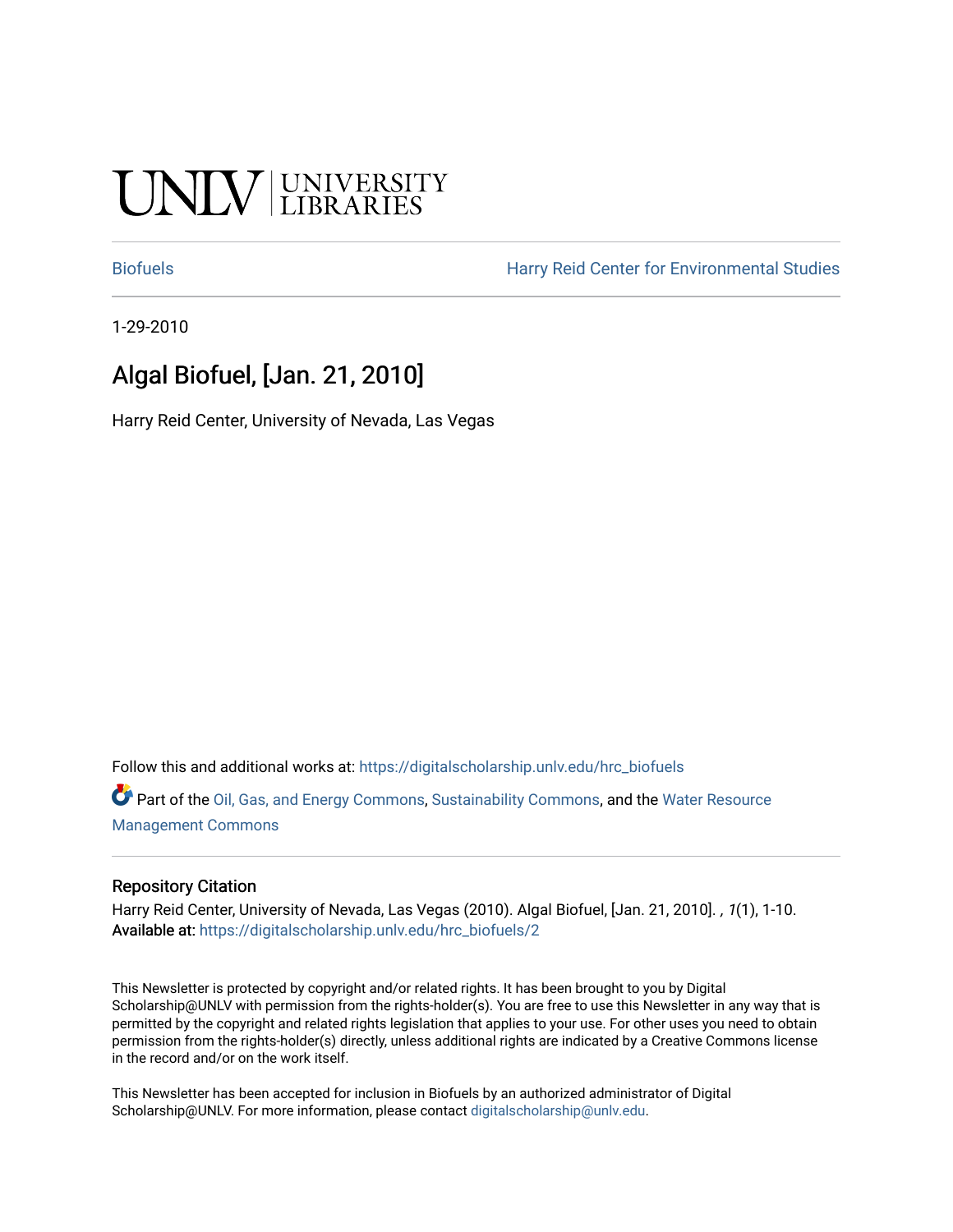*Newsletter of this Week from* 

**Algal Biofuel**

biofue

**Volume 1, Issue 1, Jan. 29, 2010**

Algal Biofuel

<span id="page-1-1"></span>**News in Brief** (click link to read more)

1. [UVa engineers find significant environmental impacts with algae-based biofuel](#page-1-0) (Jan-21, 2010)

2.

# **News in Details**

# <span id="page-1-0"></span>**1. UVa engineers find significant environmental impacts with algae-based biofuel.**

With many companies investing heavily in algae-based biofuels, researchers from the University of Virginia's Department of Civil and Environmental Engineering have found there are significant environmental hurdles to overcome before fuel production ramps up. They propose using wastewater as a solution to some of these challenges.

These findings come after ExxonMobil invested \$600 million last summer and the U.S. Department of Energy announced last week that it is awarding \$78 million in stimulus money for research and development of the biofuel.

The U.Va. research, just published in the journal *Environmental Science & Technology*, demonstrates that algae production consumes more energy, has higher greenhouse gas emissions and uses more water than other biofuel sources, such as switchgrass, canola and corn.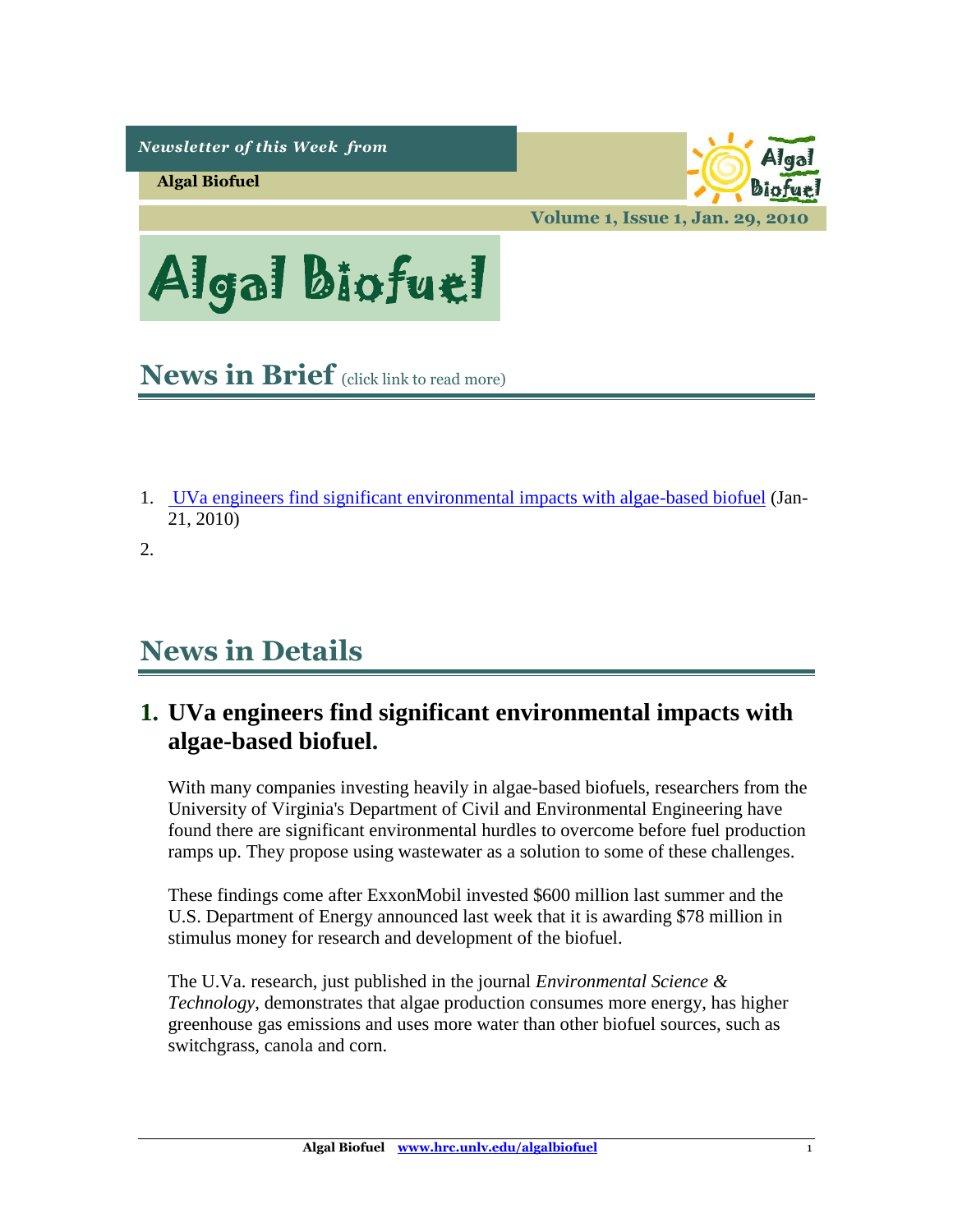"Given what we know about algae production pilot projects over the past 10 to 15 years, we've found that algae's environmental footprint is larger than other terrestrial crops," said Andres Clarens, an assistant professor in U.Va.'s Civil and Environmental Department and lead author on the paper. Clarens collaborated on the paper with Lisa M. Colosi, also an assistant professor in the Civil and Environmental Engineering Department; Eleazar P. Resurreccion, a graduate student in the department; and Mark A. White, a professor in U.Va.'s McIntire School of Commerce.

As an environmentally sustainable alternative to current algae production methods, the researchers propose situating algae production ponds behind wastewater treatment facilities to capture phosphorous and nitrogen – essential nutrients for growing algae that would otherwise need to be produced from petroleum. Those same nutrients are discharged to local waterways, damaging the Chesapeake Bay and other water bodies, and current technology to remove them is prohibitively expensive.

While the researchers found algae production to have a greater environmental impact than other sources, it remains an attractive source for energy. Algae, which are grown in water, don't compete with food crops grown on land and also tend to have higher energy yields than sources such as corn or switchgrass. Additionally, algae's high lipid content makes for efficient refinement to liquid fuels that could be used to power vehicles, according to the research.

"Before we make major investments in algae production, we should really know the environmental impact of this technology," Clarens said. "If we do decide to move forward with algae as a fuel source, it's important we understand the ways we can produce it with the least impact, and that's where combining production with wastewater treatment operations comes in."

As an example of the importance of completing the environmental life cycle study, Clarens points to the 2008 ethanol boom which created a spike in corn prices worldwide and raised complex ethical issues that could have been avoided by producing separate crops for food and fuel.

"People were investing in ethanol refineries, but then we realized that it takes a lot of petroleum to grow corn and convert it to ethanol," Clarens said. "By the time you get done, you've used almost as much petroleum to make ethanol that you would have if you just put the oil straight into your car."

The research group's plans include conducting demonstration projects for the wastewater production methods. They are also pursuing complementary research on the economic lifecycle of algae compared to other bionenergy feedstocks.

###

The research paper is available online at [http://pubs.acs.org/doi/abs/10.1021/es902838n.](http://pubs.acs.org/doi/abs/10.1021/es902838n)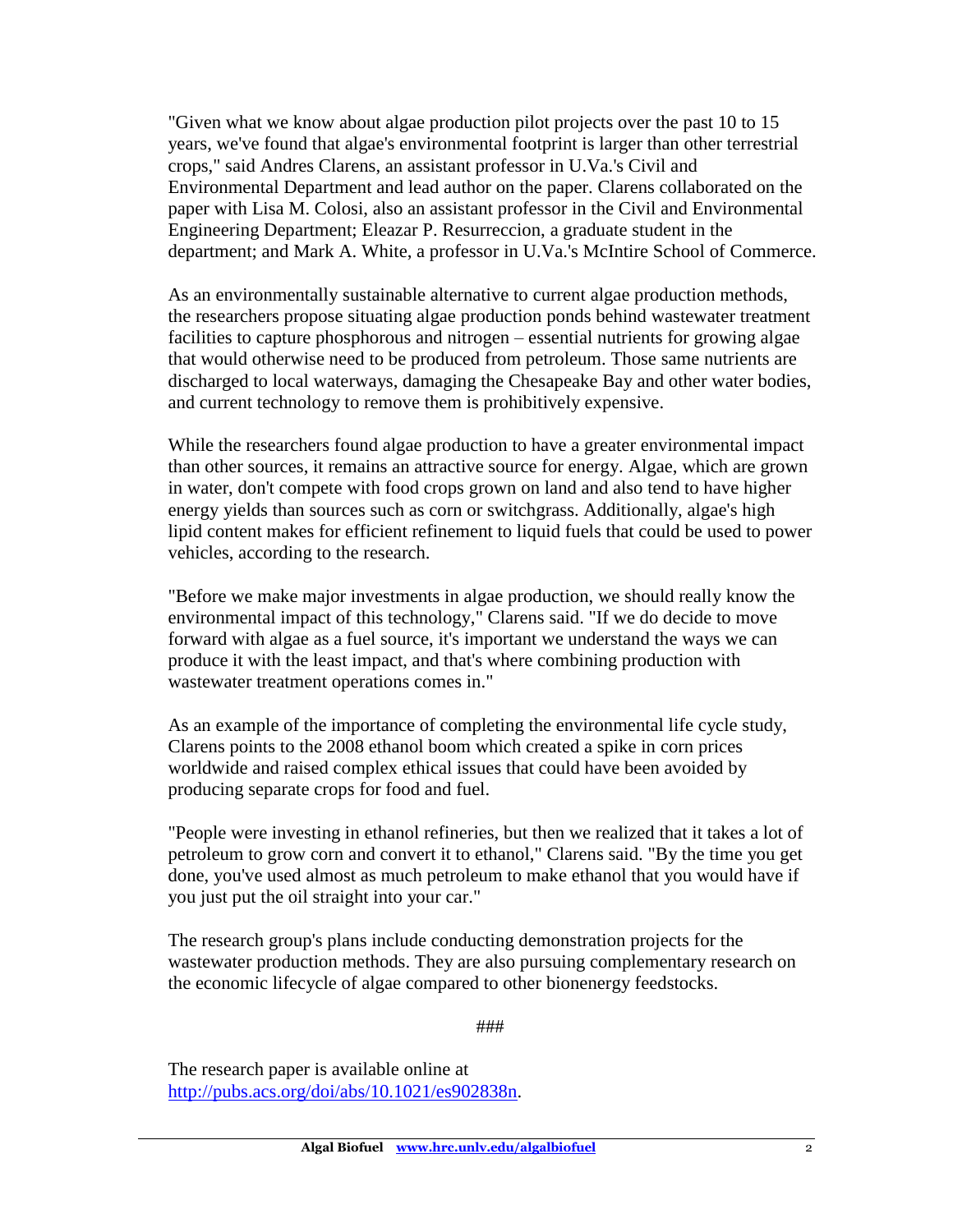Souse: [http://www.eurekalert.org/pub\\_releases/2010-01/uov-uef012110.php](http://www.eurekalert.org/pub_releases/2010-01/uov-uef012110.php)



## **2. Clean Energy Research on Algae Biofuels Included in Final Version of Spending Bill**

#### **Murray worked to include this funding, which will create jobs and position Washington state as a leader in clean energy technology**

(Washington, D.C.) – Today, U.S. Senator Patty Murray (D-WA) announced that that the \$2 million she included for clean energy algae biofuels research at Washington State University in the fiscal year 2010 Senate Energy and Water Development appropriations bill has been included in the final version of the spending bill. The bill has now been approved by both houses of Congress after passing the Senate today by a vote of 80-17 and will now head to the President who is expected to sign it into law.

"This funding will support cutting-edge research that will create jobs and continue to position Washington state as a leader in the clean energy economy," said Senator Patty Murray. "It provides a shot in the arm for Washington state biofuels research, and will help our country move toward cleaner and more efficient energy use."

The WSU Algae Biofuels project is a partnership between WSU and the Seattle-based Targeted Growth Inc. It will create high-skill jobs in both Pullman and the Puget Sound area and provide researchers with the resources they need to develop new, energy-efficient algal fuel sources. Algae is a particularly promising candidate for fuel use, as its efficiency in capturing solar energy results in higher productivity per unit area than a traditional biofuel energy crop.

"Washington State University is committed to partnering with the clean-technology sector to find innovative solutions for supplying energy and improving environmental quality," said Howard Grimes, the WSU Vice President for Research and Dean of the Graduate School. "This funding will allow our scholars and partners to apply their knowledge to solve problems and create economic opportunity in the Pacific Northwest and throughout the world."



**3. Innovation summit. Washington DC. March 1-3.**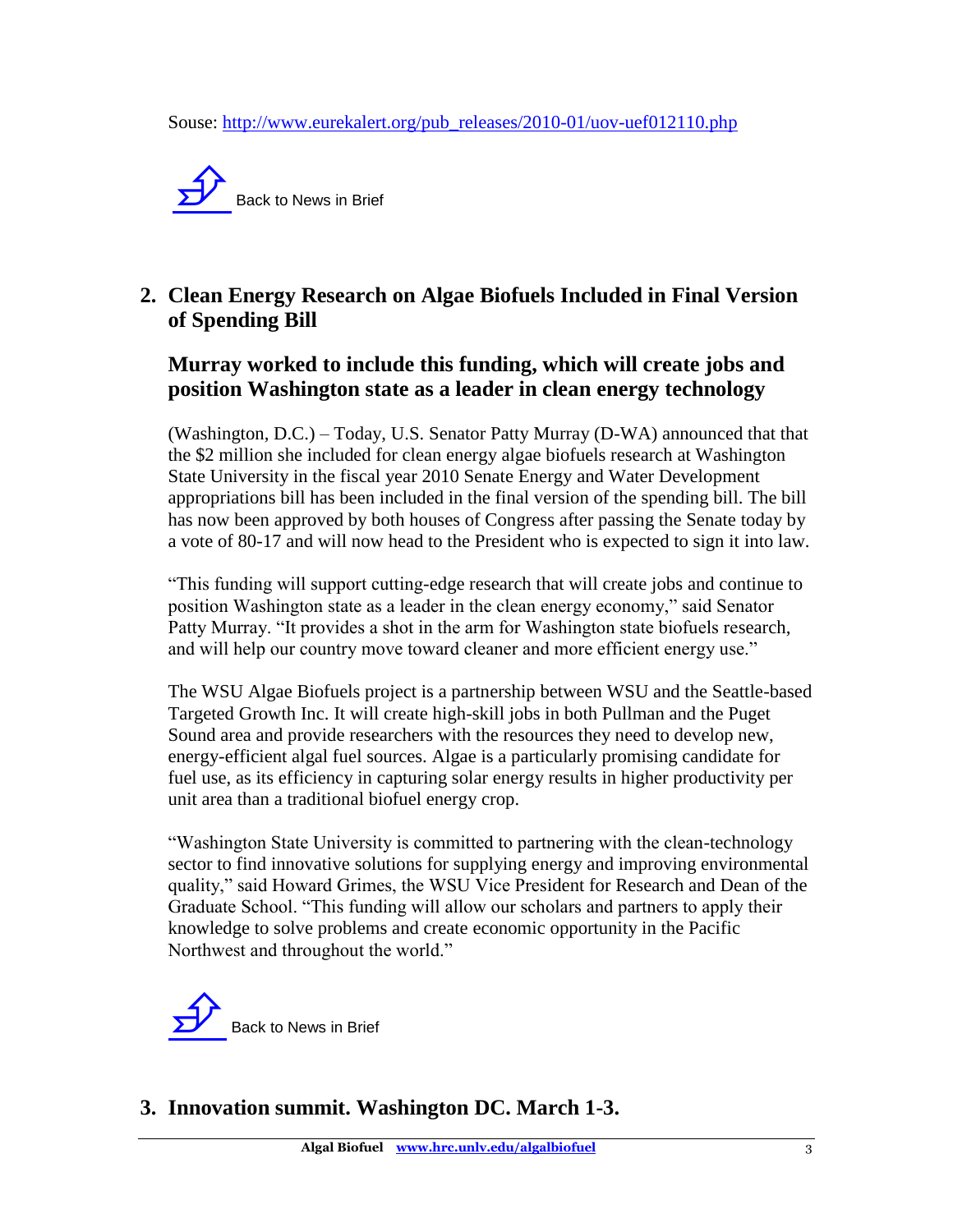U.S. Energy Secretary Steven Chu has said:

 "I am especially excited about the first ever ARPA-E Energy Innovation Summit …

 "This conference will bring together the nation's top energy leaders and members of the scientific community to begin building the next Industrial Revolution in clean energy technologies, which will create new jobs and help reduce our carbon footprint"

More from a Release dated January 7, sourced from DOE/US Department of Energy:

#### **Department of Energy Announces Inaugural ARPA-E Energy Innovation Summit**

#### *Secretary Chu to Give Keynote Address*

WASHINGTON, D.C. – U.S. Secretary of Energy Steven Chu announced today the inaugural "ARPA-E Energy Innovation Summit" to take place March 1-3, 2010 at the Gaylord National Hotel & Convention Center in Washington, DC. The event, hosted by the U.S. Department of Energy's Advanced Research Projects Agency – Energy (ARPA-E) and organized by the Clean Technology and Sustainable Industries Organization (CTSI), with key support from the National Venture Capital Association (NVCA) and the Kauffman Foundation, will serve as a forum for the nation's energy leaders to share ideas, collaborate, and identify key technology opportunities and challenges.

Summit participants will include members of the scientific and research communities, investors, technology entrepreneurs, corporations with an interest in clean energy technologies, policymakers and government officials.

"I am especially excited about the first ever ARPA-E Energy Innovation Summit," said Secretary Chu. "This conference will bring together the nation's top energy leaders and members of the scientific community to begin building the next Industrial Revolution in clean energy technologies, which will create new jobs and help reduce our carbon footprint," said Secretary Chu.

The summit will spotlight some of ARPA-E's first round of 37 winning research projects and will for the first time showcase many of the more than 250 highly-rated research projects – out of the nearly 3,700 concept papers submitted – from the organization's first \$150 million solicitation. Participants will hear from distinguished speakers such as Secretary Chu, ARPA-E Director Dr. Arun Majumdar, and a number of the nation's leading energy innovators. Panel topics will include: identifying gamechanging technologies, building regional energy innovation clusters, the role of energy in our national security, and successfully developing and commercializing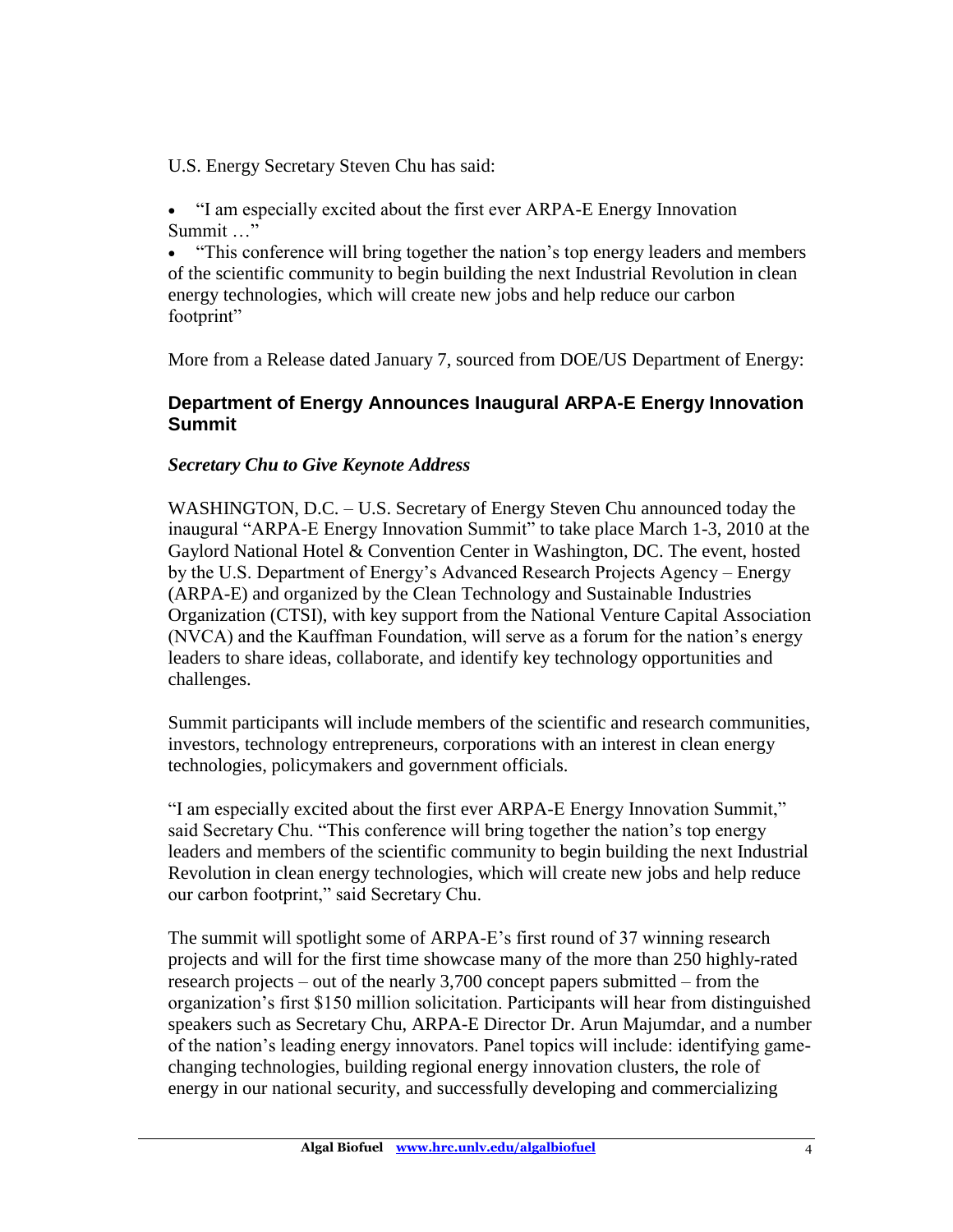energy technology breakthroughs. In addition, the conference will be preceded by a one-day program of workshops where researchers, entrepreneurs and investors can meet ARPA-E's Program Directors, discuss the goals and directions for ARPA-E's technology program areas, and learn the outcomes of previous workshops on these topics. The pre-conference day also will offer tutorials on topics such as best practices for commercializing breakthrough energy technologies and taking advantage of the SBIR program. Read more information and register for the ARPA-E Energy Innovation Summit.

#### About ARPA-E

The Advanced Research Projects Agency – Energy (ARPA-E), an organization within the U.S. Department of Energy, is the country's first organization dedicated exclusively to supporting high risk, high reward energy research projects. ARPA-E's mission is to support nimble and inventive technological approaches that can deliver transformative new solutions for climate change and energy security while advancing America's technology leadership. Learn more about on ARPA-E's website.



### **4. Department of Energy to Invest \$366M in Energy Innovation Hubs**

*Funding Opportunity Announcement for Fuels from Sunlight Hub is Issued*

*Fuels from sunlight. "… accelerate the development of a sustainable commercial process for the conversion of sunlight directly into energyrich chemical fuels …"*

U.S. Energy Secretary Steven Chu has said:

- "Given the urgency of our challenges in both energy and climate, we need to do everything we can to mobilize our Nation's scientific and technological talent to accelerate the pace of innovation …"
- "The DOE Energy Innovation Hubs represent a new, more proactive approach to managing and conducting research."
- "We are taking a page from America's great industrial laboratories in their heyday."
- "Their achievements—from the transistor to the information theory that makes modern telecommunications possible—are evidence that we can build creative, highly-integrated research teams that can accomplish more, faster, than researchers working separately."

More from a Release dated December 22, sourced from DOE/US Department of Energy: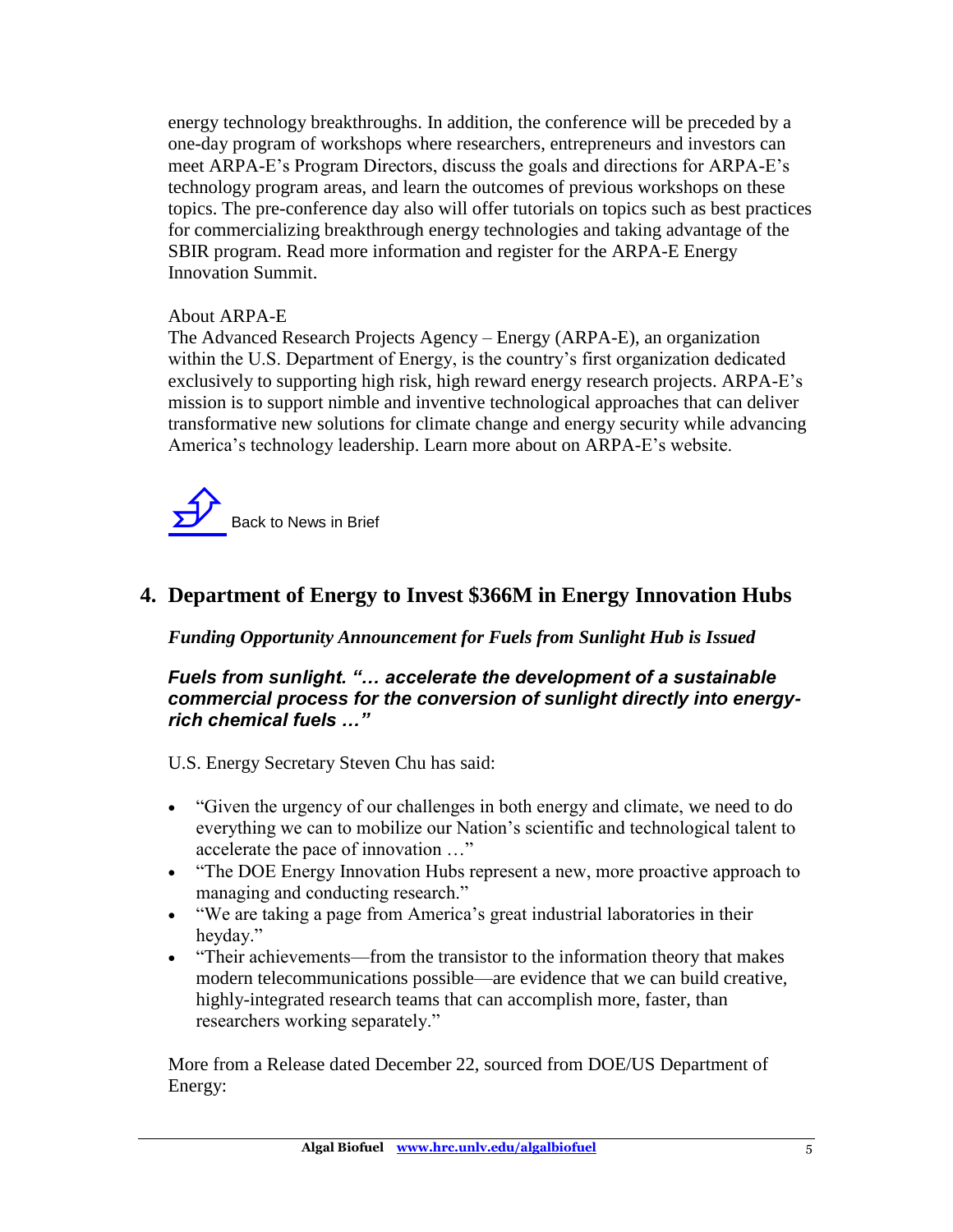Washington, DC – U.S. Department of Energy Secretary Steven Chu today outlined the Department's plans to invest up to \$366 million to establish and operate three new Energy Innovation Hubs focused on accelerating research and development in three key energy areas. Each Hub, to be funded at up to \$122 million over five years, will bring together a multidisciplinary team of researchers in an effort to speed research and shorten the path from scientific discovery to technological development and commercial deployment of highly promising energy-related technologies.

"Given the urgency of our challenges in both energy and climate, we need to do everything we can to mobilize our Nation's scientific and technological talent to accelerate the pace of innovation," said Secretary Chu. "The DOE Energy Innovation Hubs represent a new, more proactive approach to managing and conducting research. We are taking a page from America's great industrial laboratories in their heyday. Their achievements—from the transistor to the information theory that makes modern telecommunications possible—are evidence that we can build creative, highly-integrated research teams that can accomplish more, faster, than researchers working separately."

The Hubs are part of a broad-based clean energy research strategy by the Obama Administration that will harness America's innovation machine to achieve the breakthroughs we need.

This strategy includes three new initiatives which are designed to complement each other:

- 1. The first approach is the Energy Frontier Research Centers launched by the Department's Office of Science to support multi-year, multi-investigator scientific collaborations focused on overcoming hurdles in basic science that block transformational discoveries.
- 2. The second approach is spearheaded by the Department's recently-formed Advanced Research Projects Agency-Energy ("ARPA-E"), which uses a highly entrepreneurial funding model that supports America's passionate energy innovators to explore high-risk, high-reward potentially transformative technologies that are too risky for industry to fund.
- 3. The third novel funding model, Energy Innovation Hubs, will establish larger, highly integrated teams ideally working under one roof, conducting high-risk, high-reward research and working to solve priority technology challenges that span work from basic research to engineering development to commercialization readiness.

The three DOE Energy Innovation Hubs will focus on:

- production of fuels directly from sunlight;
- improving energy-efficient building systems design; and
- computer modeling and simulation for the development of advanced nuclear reactors.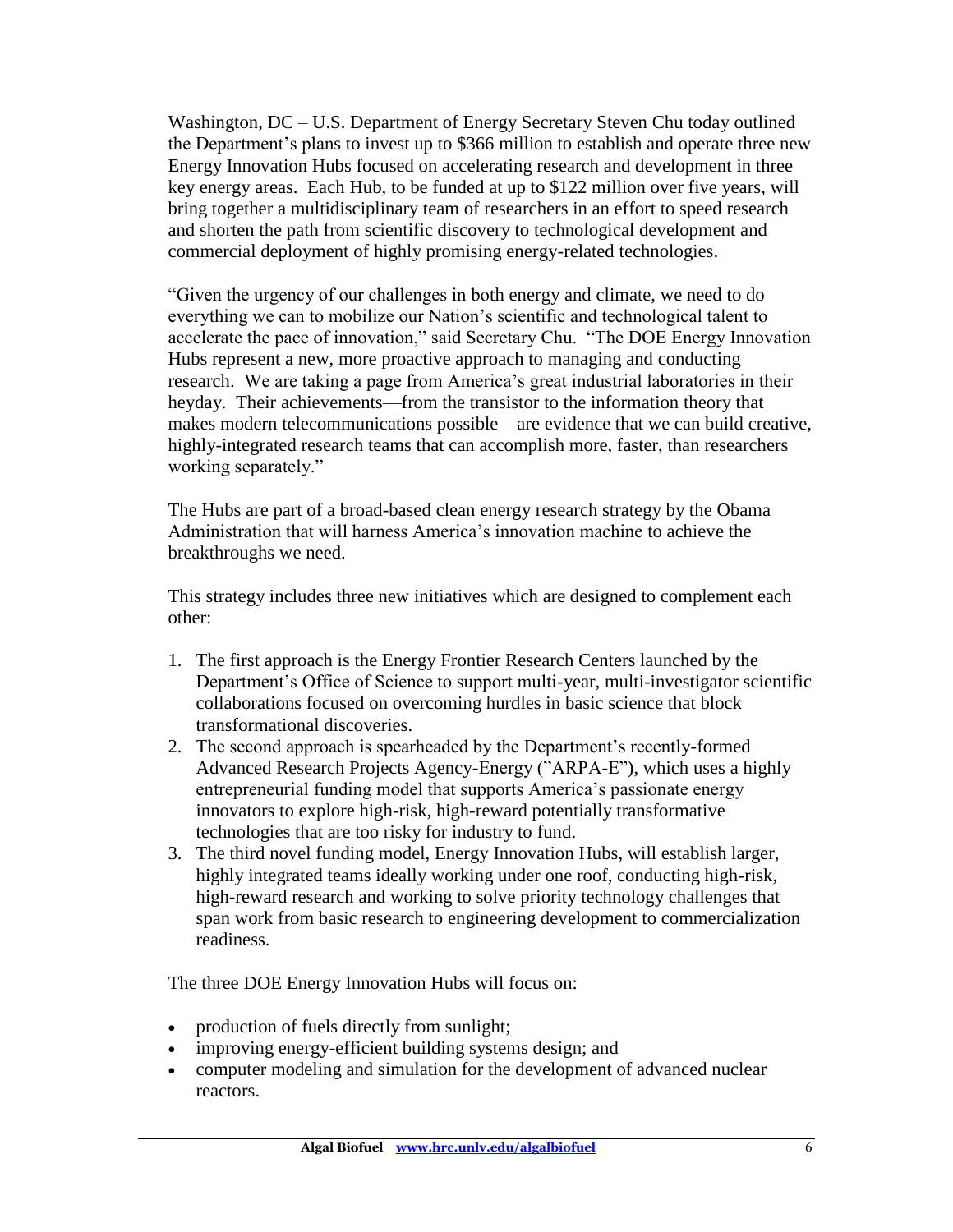The Department will provide \$22 million in the first year for the establishment of each Hub and up to \$25 million per year for the following four years to support the operations of each Hub—for a total award of up to \$122 million per Hub. Important information on the DOE's Hub implementation plan and strategy for managing the Hubs can be found on the Energy Innovation Hubs website: http://hubs.energy.gov.

#### **Fuels from Sunlight Energy Innovation Hub**

The objective of this Hub is to accelerate the development of a sustainable commercial process for the conversion of sunlight directly into energy-rich chemical fuels, likely using mechanisms based on photosynthesis, the method used by plants to convert sunlight, carbon dioxide, and water into sugar. The Fuels from Sunlight Energy Innovation Hub will provide researchers with significant new resources to accelerate basic and applied research in the drive toward a potentially transformative new energy technology. Achievement of an efficient, cost-effective means to convert solar energy directly to fuel could have significant impact on U.S. energy security and on energy production globally.

#### **Modeling and Simulation for Nuclear Reactors Energy Innovation Hub**

This Hub is intended to produce a multi-physics computational environment that will be used by engineers to create improved understanding of issues with current and future nuclear energy technologies. The Department's Office of Nuclear Energy hosted a workshop on the Modeling and Simulation for Nuclear Reactors Energy Innovation Hub on December 7, 2009 to provide an opportunity for those interested in this Hub and its upcoming FOA to fully understand the Hub vision, program objectives, and the procurement process for the establishment and operation of the Hub.

#### **Energy Efficient Building Systems Design Energy Innovation Hub**

The objective of the Energy Efficient Building Systems Design Energy Innovation Hub is to develop highly efficient buildings components, systems, and models. Achieving the Hub's main goal of reducing energy use for indoor space conditioning will require a focus on advances in core technologies, such as advanced refrigeration cycles, as well as on development of fully instrumented infrastructure aided by buildings system design and modeling. Such solutions could have a major impact on national electricity consumption, as the nation's buildings consume approximately 70 percent of all electric power.

A Funding Opportunity Announcement (FOA) inviting proposals for the Fuels from Sunlight Energy Innovation Hub has been issued, and a link to the FOA is available at the Energy Innovation Hubs website. The deadline for proposals for the Fuels from Sunlight Energy Innovation Hub is March 29, 2010. Funding opportunity announcements for the other two Energy Innovation Hubs are expected to be issued early next year. The Energy Efficient Building Systems Design Hub will also be the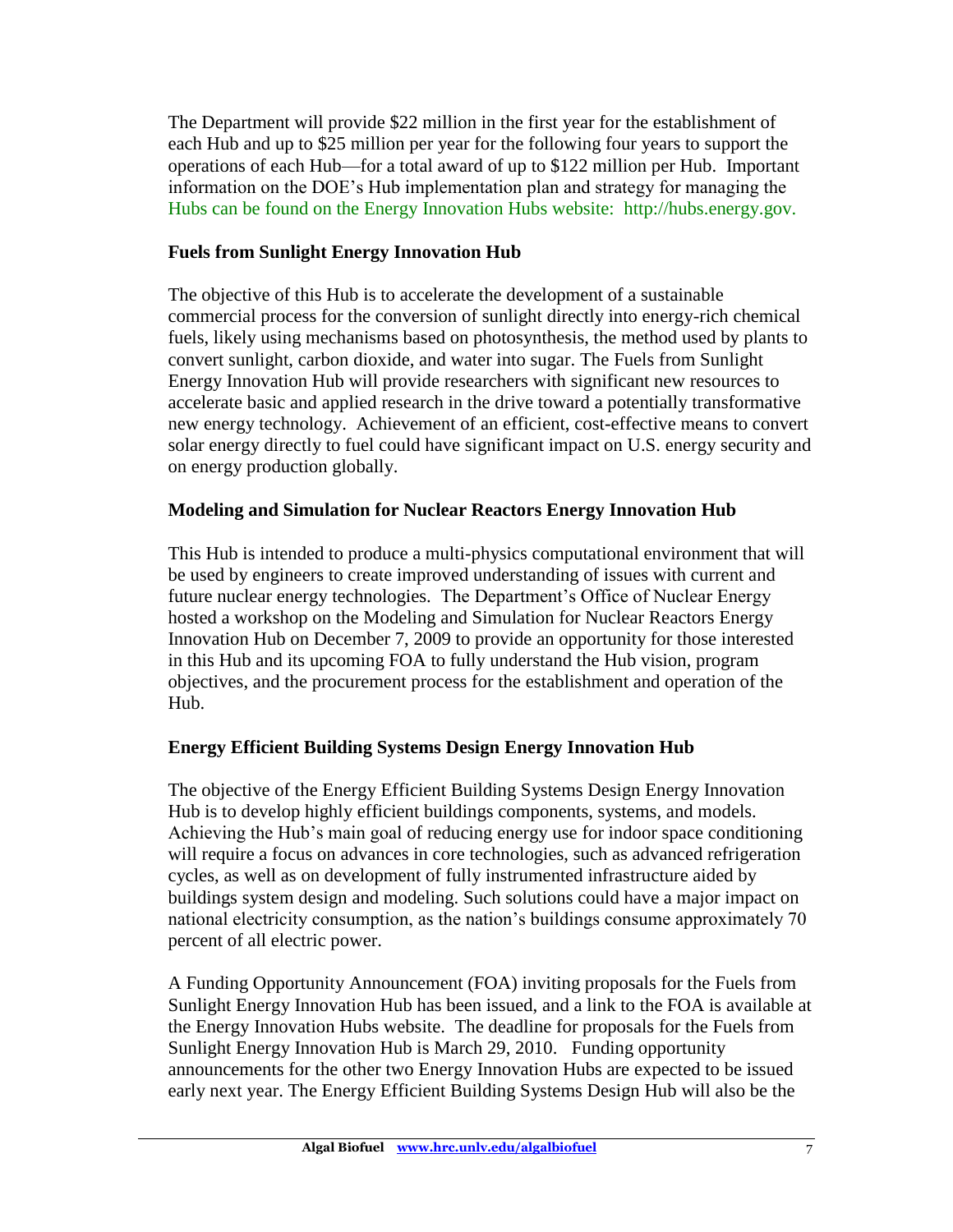central component of a regional innovation cluster funding opportunity which will include coordinated grant opportunities from other agencies.

Universities, national laboratories, nonprofit organizations, and private firms are eligible to compete for an award to establish and operate a Hub and are encouraged to form partnerships. Awards, based on evaluation by scientific peer review, will be announced next summer. The Hubs are expected to begin work in 2010 and will be fully operational by 2011.



**5.** Catilin Contributes Key Extraction, Sequestration and Conversion Technologies to NAABB Consortium Developing Algal Biofuels**.** 

#### *Algal biofuels. "… pioneering algal oil extraction technology using mesoporous nanoparticles to selectively extract and sequester targeted fuel-relevant and high value compounds within the algal lipid mixture."*

Catilin Inc has reported "… that it will embark a \$5.3 million project over the next three years as part of the \$44 million DOE Investment for Advanced Biofuels Research and Fueling Infrastructure award made to the Catilin's consortium, National Alliance for Advanced Biofuels and Bioproducts (NAABB)."

More from a Release dated January 14, sourced from Catilin Inc:

#### **Catilin Contributes Key Extraction, Sequestration and Conversion Technologies to NAABB Consortium Developing Algal Biofuels**

AMES, Iowa, Jan. 14 /PRNewswire/ — Catilin, Inc., a leading biofuels catalyst technology company, announced that it will embark a \$5.3 million project over the next three years as part of the \$44 million DOE Investment for Advanced Biofuels Research and Fueling Infrastructure award made to the Catilin's consortium, National Alliance for Advanced Biofuels and Bioproducts (NAABB). Catilin and its partner, Iowa State University – Center for Catalysis (ISU-CCAT), will provide key extraction, sequestration and conversion technologies. The NAABB consortium is made up of 26 groups from both the private and public sector and is led by the Donald Danforth Plant Science Center.

Catilin and ISU-CCAT, members of the NAABB, will build on their pioneering algal oil extraction technology using mesoporous nanoparticles to selectively extract and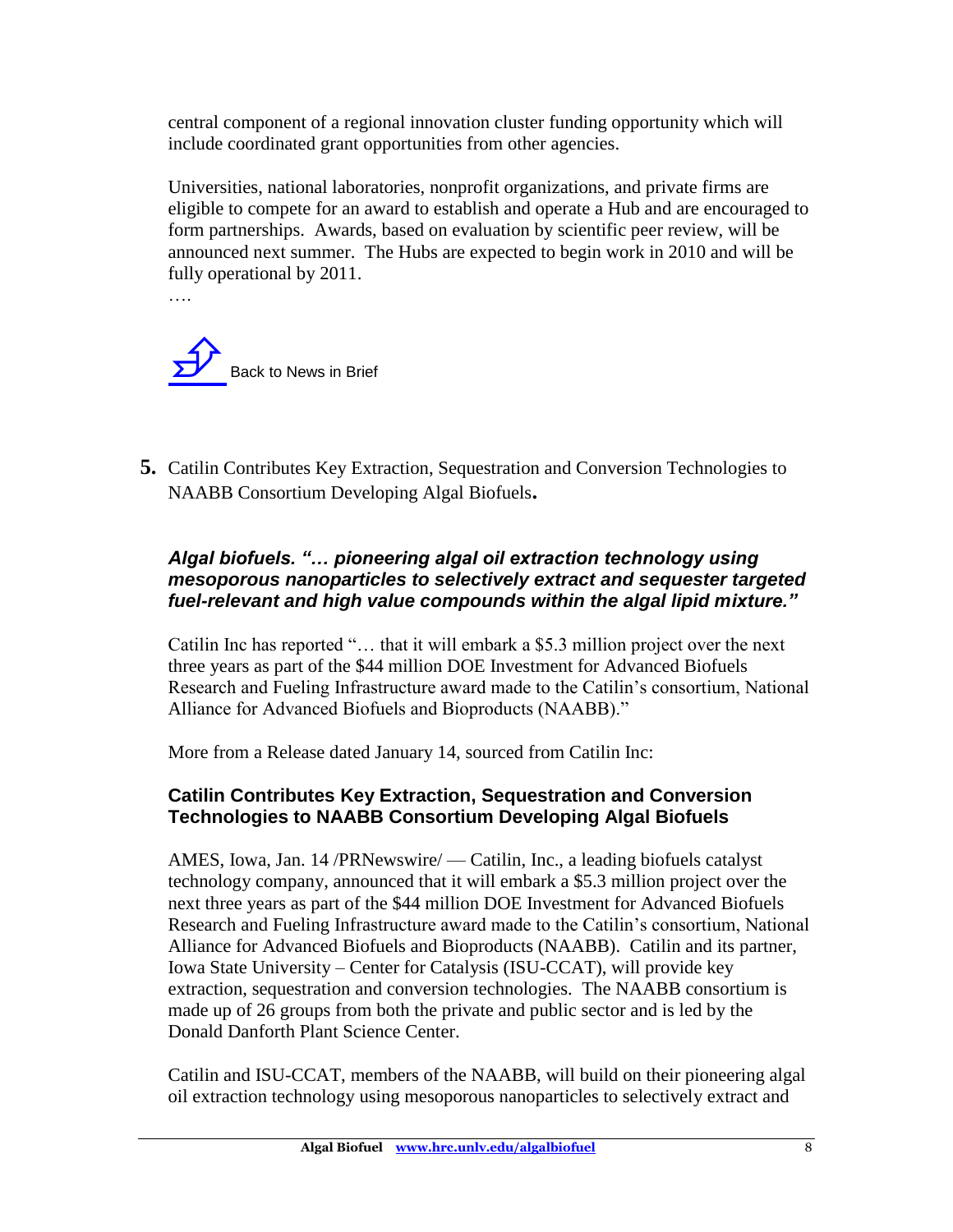sequester targeted fuel-relevant and high value compounds within the algal lipid mixture. The balance of the algal oil, which contains free fatty acids (FFA) and triglycerides, will be converted to biodiesel using Catilin's commercially available T300 catalyst. The pilot scale work will be completed at Catilin's currently operating 300,000 gallon per year pilot plant.

"This award solidifies Catilin's position as a leading provider of extraction and catalyst technology for biomass conversion," said Larry Lenhart, Catilin's CEO. "We are enthusiastic participants in the NAABB consortium and believe that this unique consortium will bring cross discipline knowledge working together to advance the reality of biofuel from algae. As the largest private sector participant we will make a direct impact on the ability to demonstrate the scalable and economic conversion of algal oil to biofuels while capturing and monetizing valuable co-products."

Catilin has been closely aligned with ISU-CCAT since 2007 when Professor Victor Lin of Iowa State University founded Catilin with financial support from Mohr Davidow Ventures of Menlo Park, CA. "Our technology is instrumental in several key steps of the algae to biofuels supply chain as the efficient oil-extraction and solid catalyst provides a cost effective conversion route," said Prof. Lin, who is also the Director of ISU-CCAT and the Director of the Chemical and Biological Sciences Program at DOE Ames Laboratory.

#### About Catilin

Catilin, Inc. is a catalyst technology company that is revolutionizing biofuels production. Catilin has a unique, new technology for biodiesel production that greatly reduces the cost of producing a gallon of biodiesel while creating a superior quality biodiesel and glycerin co-product. The pioneering research of Catilin, in conjunction with Ames Laboratory and Iowa State University, continues to focus on the future of biofuels including award-winning research on algal oil extraction and sequestration. For more information, please visit our website http://www.catilin.com.

About ISU – Center for Catalysis

The Center for Catalysis, or CCAT, at Iowa State University is dedicated to the development of useful, practical catalysts and sustainable green chemistry methods for agricultural, industrial and environmental applications. CCAT is a member of the Institute for Physical Research and Technology of Iowa State University. It draws on researchers and staff of the U.S. Department of Energy's Ames Laboratory and faculty and scientists at Iowa State University. (http://www.iprt.iastate.edu/ccat/)